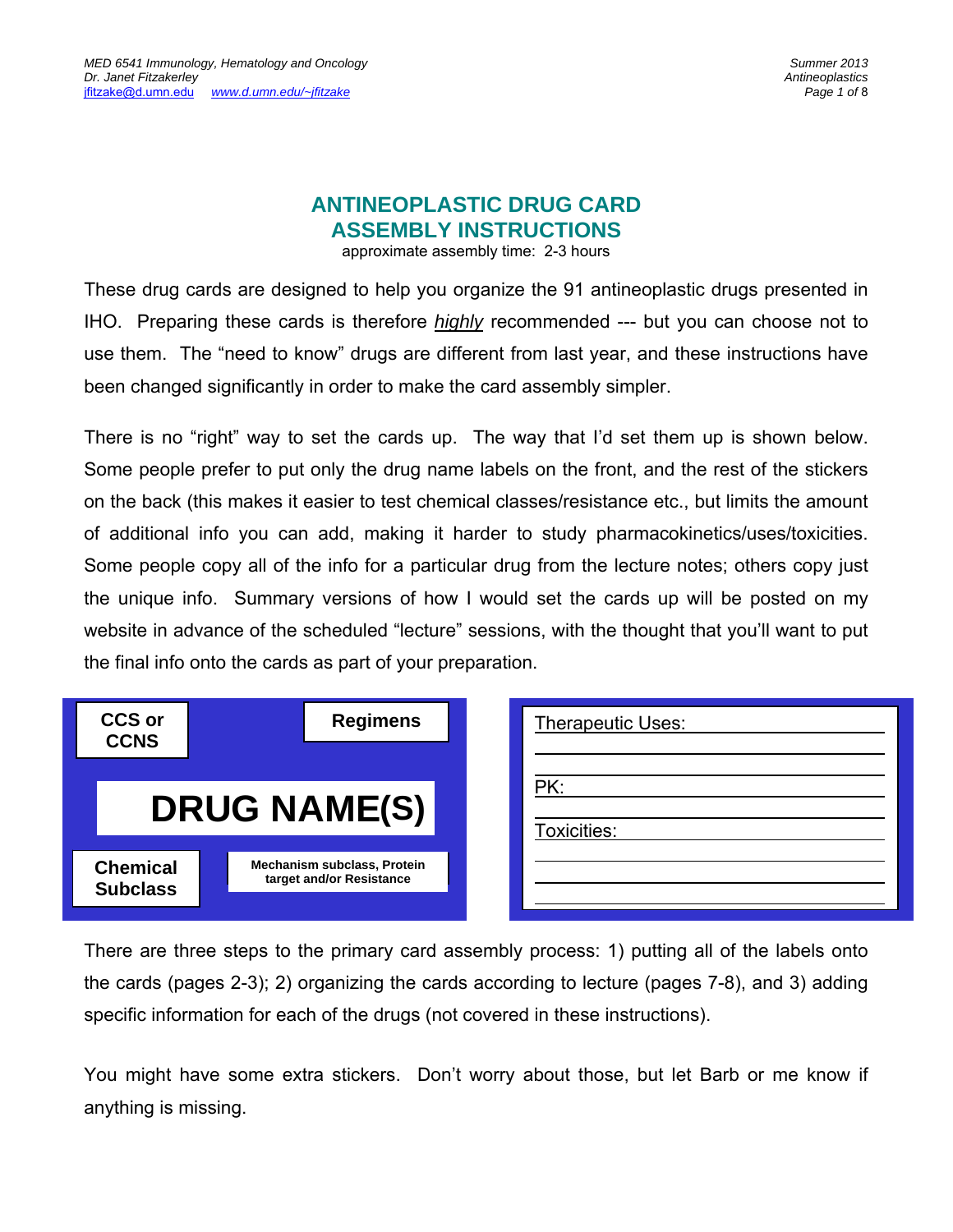## **Step 1: Apply drug name stickers (~20 minutes)**

The colour of the card indicates a drug's chemical class. Chemical class information is particularly useful with respect to understanding resistance and toxicities.

**10 ORANGE** cards for **METABOLITES and ANTIMETABOLITES 9 BLUE** cards for **ALKYLATING AGENTS 10 GREEN** cards for **NATURAL PRODUCTS 3 PURPLE CARDS** for **IMMUNOSUPPRESSANTS 16 PINK** cards for **THERPEUTIC PROTEINS 14 WHITE** cards for **MISCELLANEOUS** agents

The colours of the drug name *labels* refer to the *mechanism of action* of the drugs, which is how the drugs are going to be grouped from my teaching perspective. Apply the name labels to the front (unlined) face of the cards. Yes, there are only 62 cards -- sometimes similar drugs are grouped on the same card (i.e., some drug cards will have 1 drug listed, others will have multiple drugs/card).

### **Orange labels: Drugs that prevent DNA synthesis**

*ON ORANGE CARDS:*5-Fluorouracil [Capecitabine], 6-Mercaptopurine [Azothioprine], 6-Thioguanine, Cladrabine, Cytarabine, Fludarabine, Gemcitabine, Methotrexate [Pemetrexed, Pralatrexate]

*ON WHITE CARDS:* Hydroxyurea

**Blue labels: Drugs that disrupt DNA, prevent DNA repair and/or interfere with DNA/RNA synthesis** 

*ON BLUE CARDS:* Busulfan, Carmustine (BCNU)/Lomustine (CCNU), Cyclophosphamide [Ifosfamide], Dacarbazine, Mechlorethamine, Melphalan, Procarbazine, Temozolamide

*ON WHITE CARDS:* Cisplatin [Carboplatin, Oxaloplatin]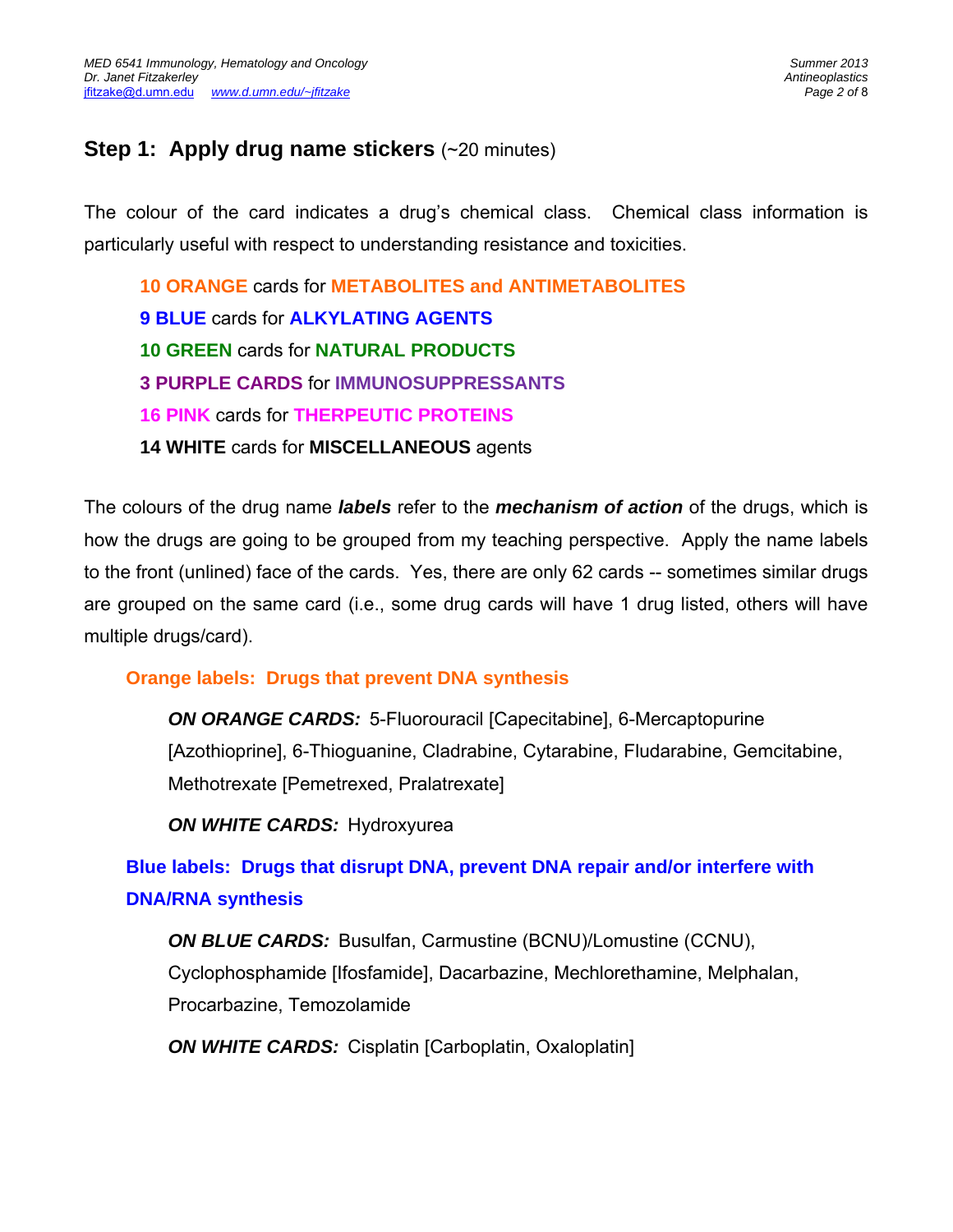*ON GREEN CARDS:* Bleomycin, Doxorubicin [Daunorubicin, Idarubicin, Epirubicin, Mitoxantone], Etoposide, Irinotecan/Topotecan, Mitomycin

### **Green labels: Drugs that prevent mitosis (spindle poisons)**

**ON GREEN CARDS:** Ixabepilone, Paclitaxel [Docataxel, Cabazitaxel], Vinblastine [Vinorelbine], Vincristine

**Purple labels: Immunosuppresants** 

*ON PURPLE CARDS:* Prednisone / Dexamethasone

*ON GREEN CARDS:* Cyclosporine / Tacrolimus

**ON PINK CARDS:** Alemtuzumab, Denileukin diftitux, Gemtuzumab,

Rituximab / Ibritumumab / Tositumomab

#### **Pink labels: Drugs that stimulate the immune system**

*ON PINK CARDS:* Interferon α, Interleukin-2 (IL-2), Tumor necrosis factor α

#### **Black labels: Drugs that target altered protein or pathway function**

*ON GREEN CARD:* L-asparaginase

**ON PINK CARDS:** Cetuximab / Panitumomab (2 labels on 1 card), Trastuzumab

*ON WHITE CARDS:*Bortezomib, Erlotinib/Gefitinib, Imatinib [Dasatinib, Nilotinib], Lapatinib, Vorinostat

#### **Red labels: Angiogenesis inhibitors**

*ON PINK CARDS:* Bevacizumab, Interleukin 12

**ON PURPLE CARDS:** Everolimus, Temsirolimus

**ON WHITE CARDS: Pazopanib / Sorafenib / Sunitinib, Thalidomide** (note that there was a mistake: use the single label, rather than the 2 labels)

**Brown labels: Differentiating agents** 

*ON WHITE CARDS:* Arsenic trioxide, Bexarotene, Tretinoin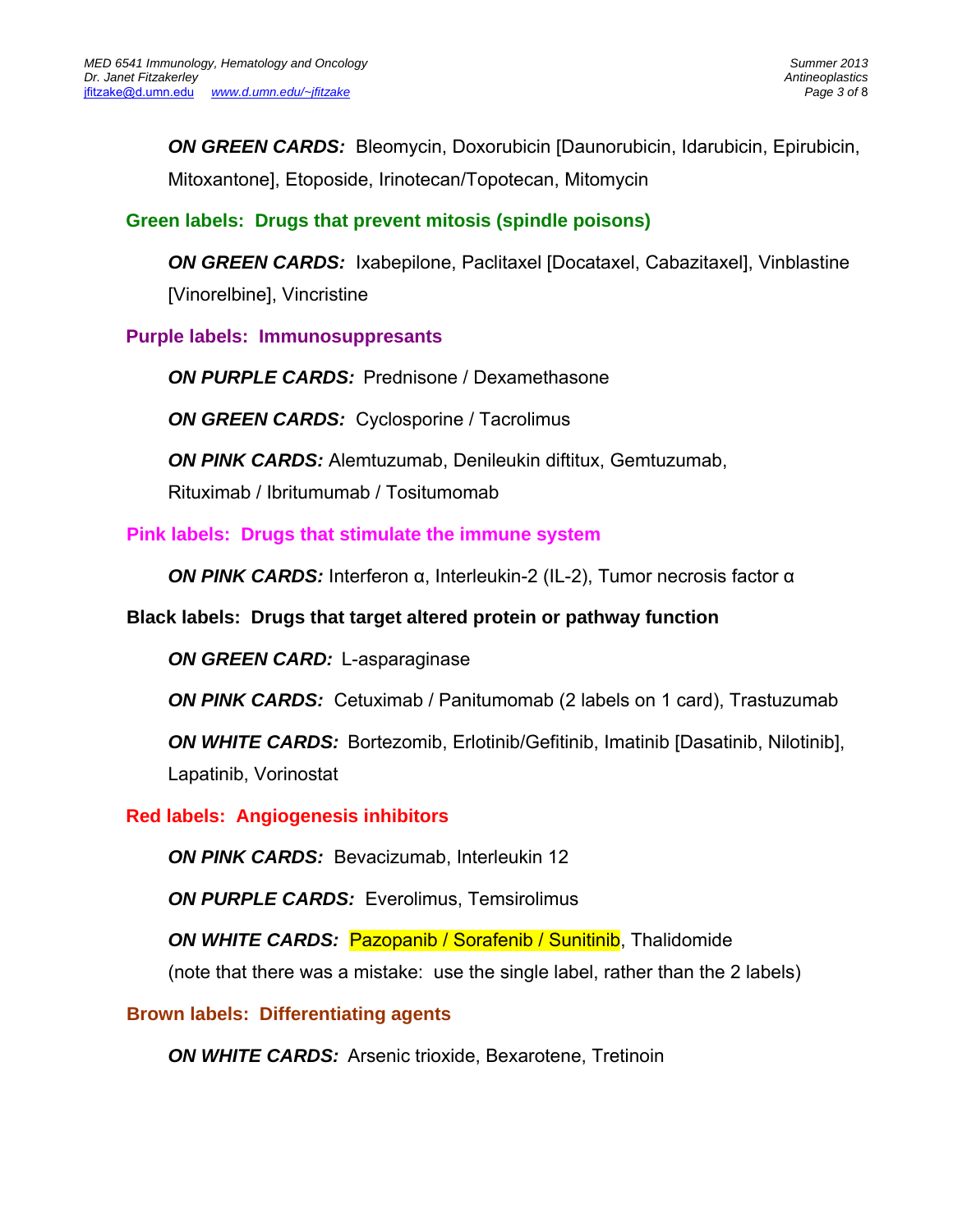**Grey labels: Supporting Agents:** 

*ON ORANGE CARDS:* Allopurinol, Leucovorin *ON WHITE CARD:*MESNA *ON PINK CARDS:* Erythropoietin [Darbepoietin, PEGEpoietin], Filgrastim [PEGFilgrastim], Interleukin 11, Romiplostim, Sargramostim

1. At this point, the cards should be organized according to mechanism of action (9 groups based on label colour). Cut the other stickers apart, and put like things together. Put the antigens (light blue rectangles) and enzymes (dark blue ovals) into alphabetical order.

## *Step 2: Apply Chemical Subclass stickers* (~20 minutes)

ANTIMETABOLITES and related drugs (orange labels)

- 2. Folate analogues: Leucovorin, Methotrexate /Pemetrexed/Pralatrexate
- 3. Pyrimidine analogues: 5-Fluorouracil [Capecitabine], Cytarabine, Gemcitabine
- 4. Purine analogues: 6-Mercaptopurine [Azothioprine], 6-Thioguanine, Allopurinol, Cladrabine, Fludarabine
- DRUGS THAT DAMAGE DNA (blue labels)
- 5. Nitrogen mustards: Chlorambucil, Cyclophosphamide [Ifosfamide], Mechlorethamine, Melphalan
- 6. Nitrosoureas: Carmustine (BCNU), Lomustine (CCNU)
- 7. Anthracycline antibiotics: Doxorubicin [Daunorubin, Epirubicin, Idarubicin, Mitoxantone]
- 8. (not anthracycline) Antibiotics: Bleomycin, Mitomycin
- 9. Plant alkaloids: Etoposide, Irinotecan/Topotecan

ANTIMITOTICS (green labels)

10. (not anthracycline) Antibiotics: Bleomycin, Cyclosporine/Tacrolimus, Everolimus/Temsirolimus, Ixabepilone, Mitomycin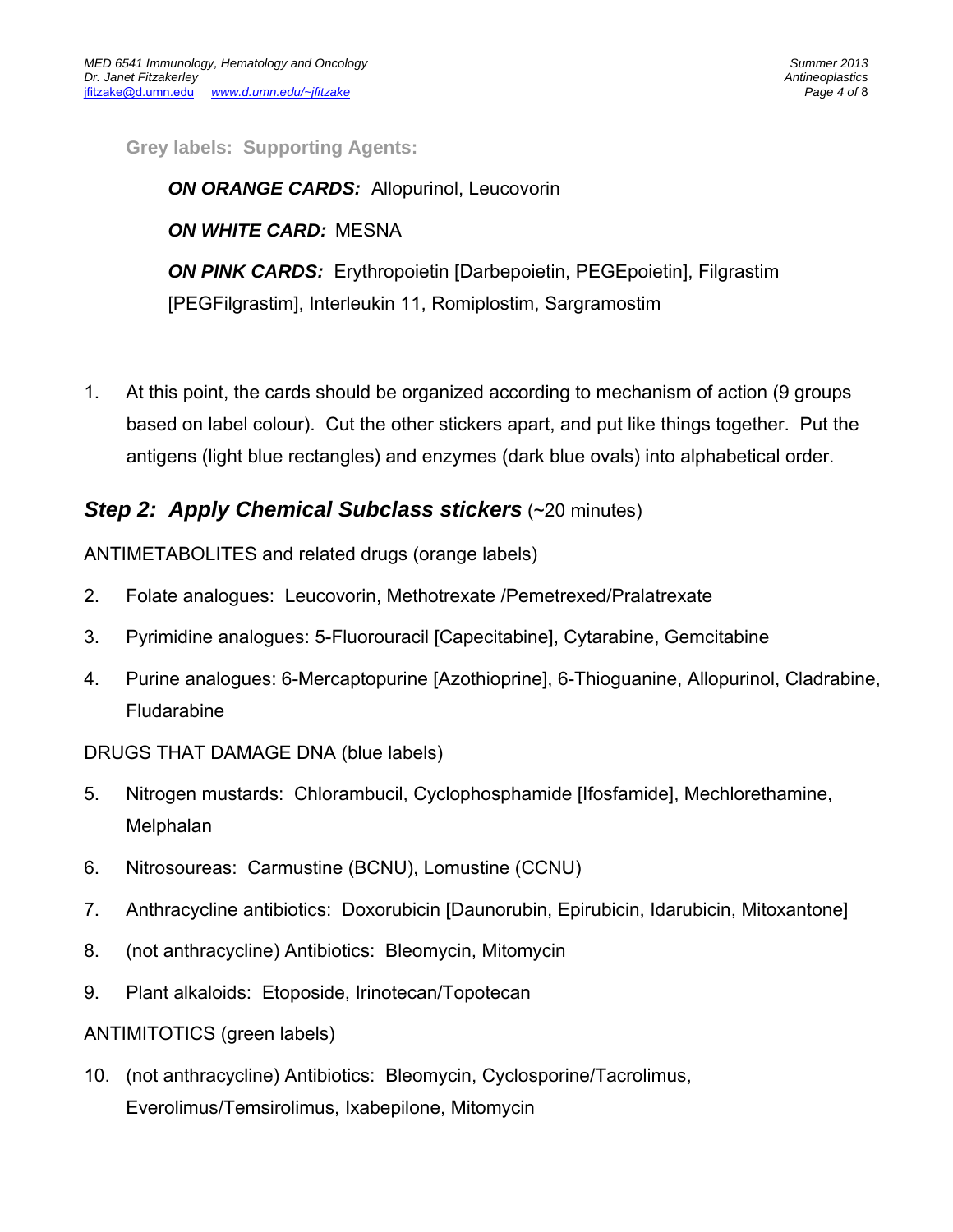11. Plant alkaloids: Paclitaxel [Docataxel, Cabazitaxel], Vinblastine [Vinorelbine], Vincristine

DRUGS THAT SUPPRESS THE IMMUNE SYSTEM (purple labels)

- 12. (not anthracycline) Antibiotics: Cyclosporine/Tacrolimus
- 13. Glucocorticoids: Prednisone/Dexamethasone
- 14. Fusion protein: Denileukin diftitox

DRUGS THAT STIMULATE THE IMMUNE SYSTEM (pink labels)

15. Cytokines: Interleukin 2, Interferon α, Tumor necrosis factor α

ANGIOGENESIS INHIBITORS (red labels)

- 16. (not anthracycline) Antibiotics: Everolimus/Temsirolimus
- 17. Cytokines: Interleukin 12

DIFFERENTIATING AGENTS (brown labels)

- 18. Retinoid: Tretinoin
- 19. Rexinoid: Bexarotene

SUPPORTING AGENTS (grey labels)

20. Cytokines: Erythropoietin [Darbepoietin, Mpegepoietin], Filgrastim [Pegfilgrastim], Interleukin 11, Sargramostim, Tumor necrosis factor α

## *3. Apply Mechanism Subclass stickers* (~60 minutes)

DRUGS THAT DAMAGE DNA (blue labels)

- 21. Crosslink DNA: Busulfan, Carmustine (BCNU)/Lomustine (CCNU), Chlorambucil, Cisplatin [Carboplatin, Oxaloplatin], Cyclophosphamide [Ifosfamide], Dacarbazine, Mechlorethamine, Melphalan, Mitomycin, Procarbazine, Temozolamide
- 22. Intercalate DNA: Doxorubicin [Daunorubicin, Idarubicin, Epirubicin, Mitoxantone]
- 23. Cause strand breaks: Bleomycin, Etoposide, Irinotecan/Topotecan, Procarbazine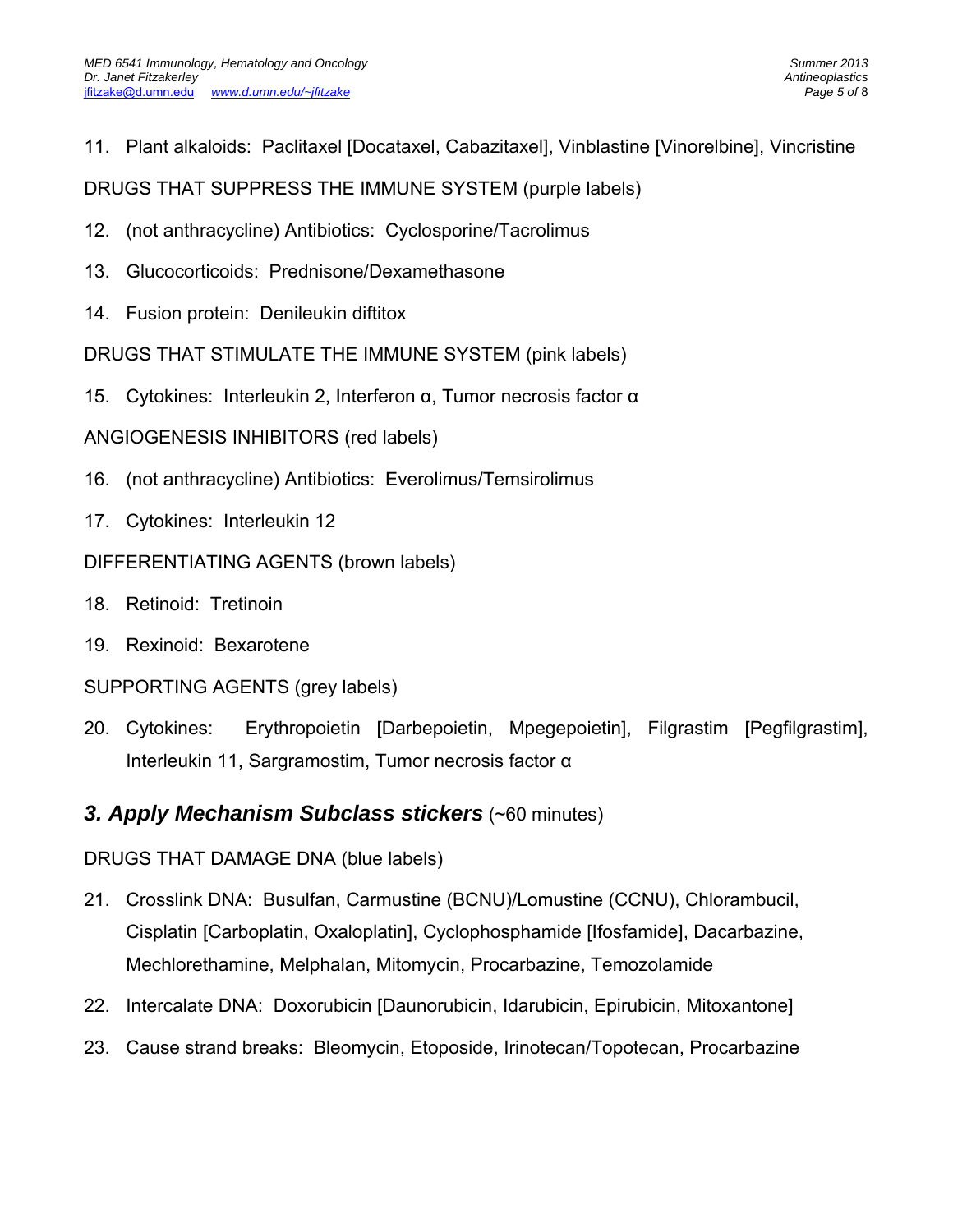### ANTIMITOTICS (green labels)

- 24. Halt spindle assembly: Vinblastine [Vinorelbine], Vincristine
- 25. Promote spindle assembly: Ixabepilone, Paclitaxel [Docataxel, Cabazitaxel]

DRUGS THAT PREVENT PROTEIN FUNCTION (black labels)

- 26. Signal transduction inhibitors (STIs): Erlotinib/Gefitinib, Imatinib/Dasatinib/Nilotinib], Lapatinib, Pazopanib/Sorafenib/Sunitinib
- 27. Enzyme targets (blue ovals with white letters):
- ANTIMETABOLITES and related drugs (orange labels)

|                                                       | <b>DHFR</b>              | Methotrexate [Pemetrexed, Pralatrexate]           |  |  |
|-------------------------------------------------------|--------------------------|---------------------------------------------------|--|--|
|                                                       | Thymidylate synthase     | 5-Fluorouracil [Capecitabine]                     |  |  |
|                                                       | PNP, HGPRT               | 6-Mercaptopurine, 6-Thioguanine                   |  |  |
|                                                       | DNA polymerase           | Cladrabine, Cytarabine, Fludarabine, Gemcitabine  |  |  |
|                                                       | Ribonucleotide reductase | Cytarabine, Fludarabine, Gemcitabine, Hydroxyurea |  |  |
|                                                       | Xanthine oxidase         | Allopurinol                                       |  |  |
| DRUGS THAT DAMAGE DNA (blue labels)                   |                          |                                                   |  |  |
|                                                       | Topoisomerase I          | Irinotecan/Topotecan                              |  |  |
|                                                       | Topoisomerase II         | Etoposide                                         |  |  |
| DRUGS THAT SUPPRESS THE IMMUNE SYSTEM (purple labels) |                          |                                                   |  |  |
|                                                       | Cyclophilin              | Cyclosporine                                      |  |  |
|                                                       | FK-binding protein       | Tacrolimus                                        |  |  |

## DRUGS THAT PREVENT PROTEIN FUNCTION (black labels)

| 26S Proteosome | <b>Bortezomib</b>               |
|----------------|---------------------------------|
| BCR-ABL        | Imatinib [Dasatinib, Nilotinib] |
| <b>FGFR</b>    | Erlotinib/Gefitinib, Lapatinib  |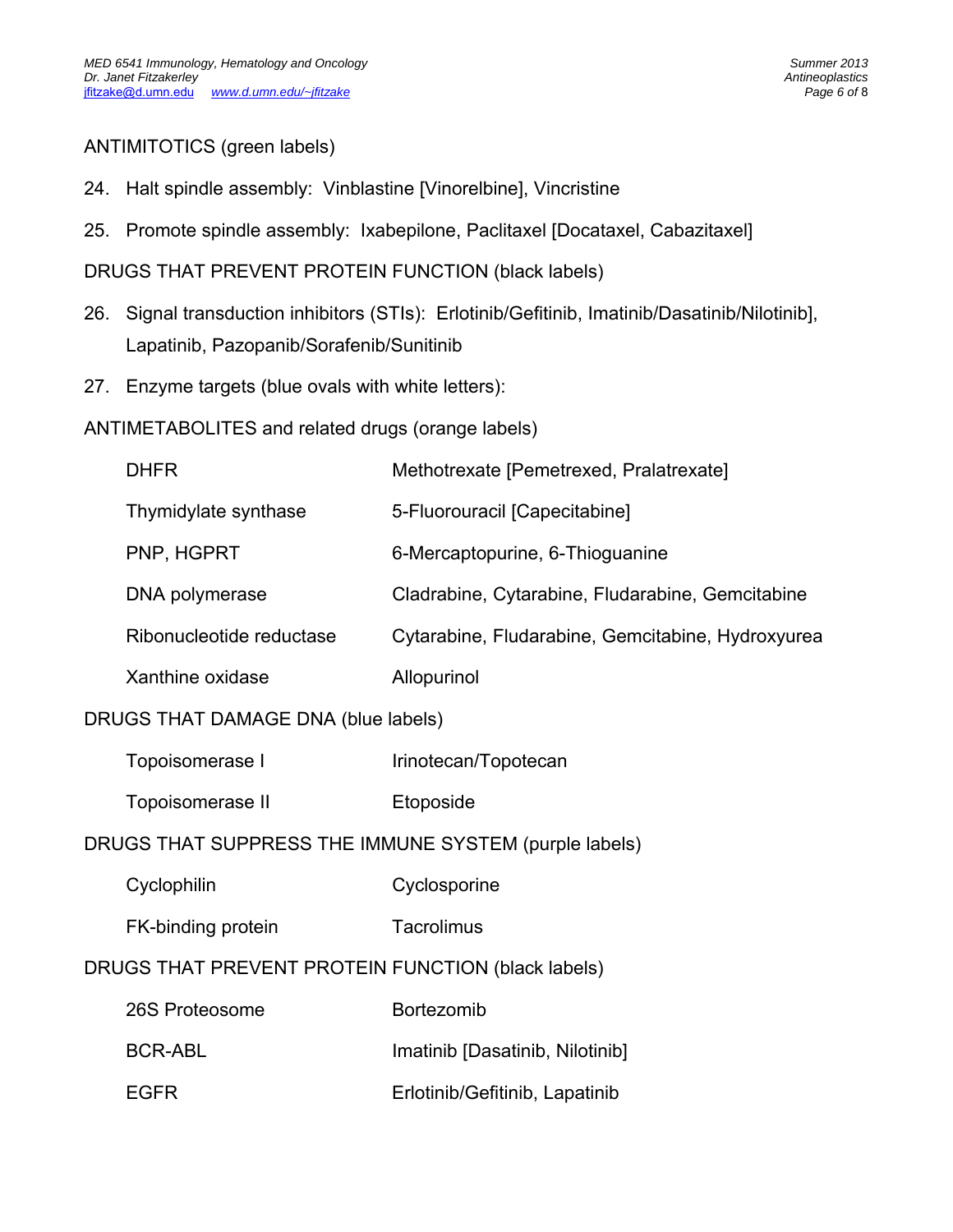|                                                       | HER <sub>2</sub>                      | Lapatinib                                                                                    |  |  |
|-------------------------------------------------------|---------------------------------------|----------------------------------------------------------------------------------------------|--|--|
|                                                       | <b>mTOR</b>                           | Everolimus/Temsirolimus                                                                      |  |  |
|                                                       | Multiple kinase                       | Pazopanib/Sorafenib/Sunitinib                                                                |  |  |
|                                                       | <b>HDAC</b>                           | Vorinostat                                                                                   |  |  |
| ANGIOGENESIS INHIBITORS (red labels)                  |                                       |                                                                                              |  |  |
|                                                       | <b>FGF</b>                            | Interferon $\alpha$                                                                          |  |  |
|                                                       | 28. Antigens (Light blue rectangles): |                                                                                              |  |  |
| DRUGS THAT SUPPRESS THE IMMUNE SYSTEM (purple labels) |                                       |                                                                                              |  |  |
|                                                       | CD52:                                 | Alemtuzumab                                                                                  |  |  |
|                                                       | CD33:                                 | Gemtuzumab                                                                                   |  |  |
|                                                       | CD20:                                 | Rituximab [Ibritumomab, Tositumomab]                                                         |  |  |
|                                                       | IL-2 receptor:                        | Denileukin diftitox                                                                          |  |  |
| DRUGS THAT PREVENT PROTEIN FUNCTION (black labels)    |                                       |                                                                                              |  |  |
|                                                       | EGFR:                                 | Cetuximab / Panitumomab                                                                      |  |  |
|                                                       | HER2:                                 | Trastuzumab                                                                                  |  |  |
| ANGIOGENESIS INHIBITORS (red labels)                  |                                       |                                                                                              |  |  |
|                                                       | <b>VEGF</b>                           | Bevacizumab                                                                                  |  |  |
|                                                       |                                       | 22. Put the cards into the order that they'll be used in lectures (primarily on the basis of |  |  |

mechanism of action (i.e., drug card labels):

For Antineo II: "B12/folate and Antimetabolites" (orange + some grey labels): Methotrexate [Pemetrexed, Pralatrexate], Leucovorin, 5-Fluorouracil [Capecitabine], 6-Mercaptopurine [Azothioprine], 6-Thioguanine, Allopurinol, Cladarabine, Cytarabine, Fludarabine, Gemcitabine, Hydroxyurea